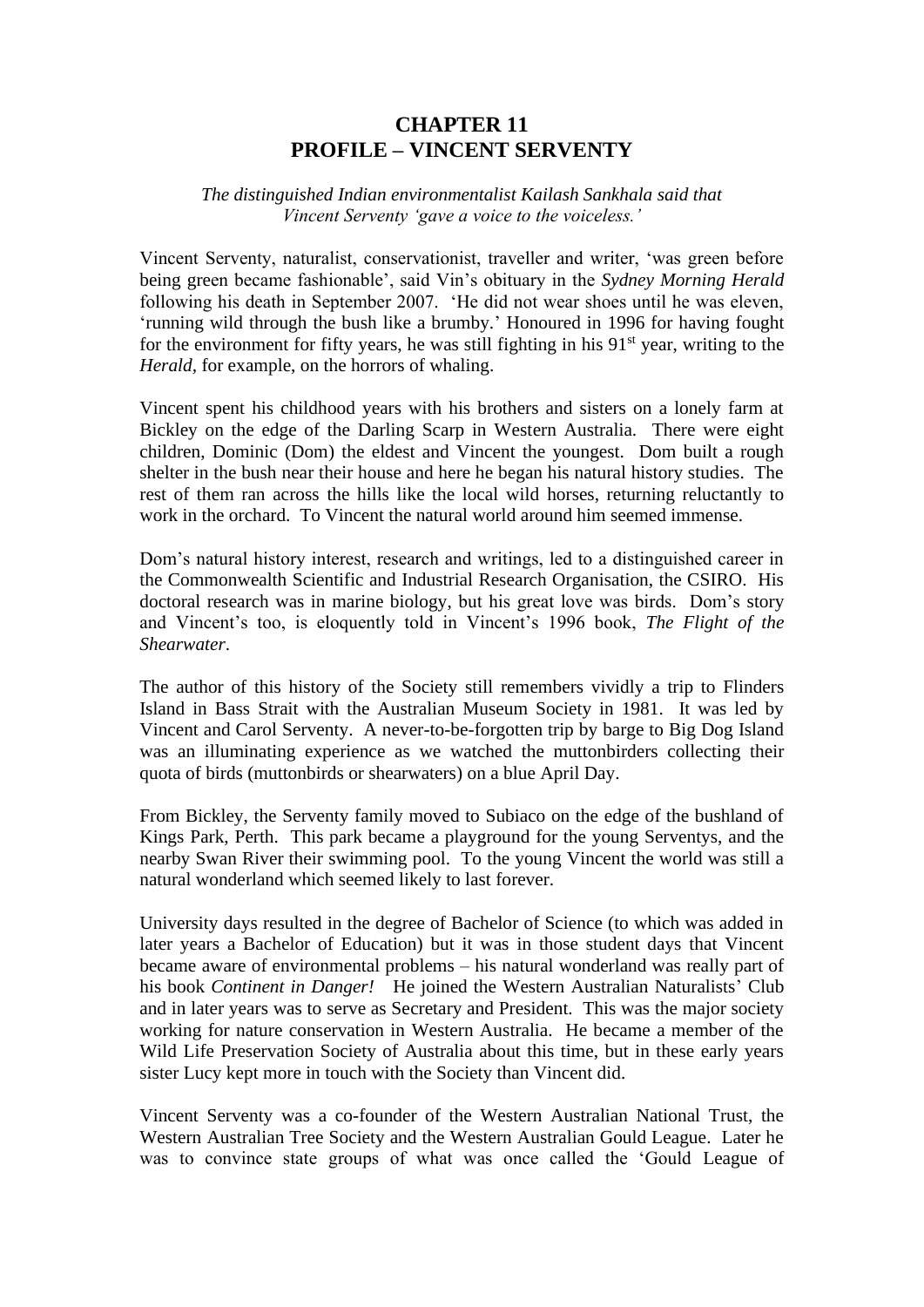Birdlovers' to broaden their aims to include all wildlife and the environment and drop the word 'birdlovers' from the name.

In time, Vincent came to dominate the conservation movement in his home state, both with the media and in education. He was employed by the West Australian Department of Education, and was allotted the task of creating the curriculum for science in the primary schools. As a science graduate he was trusted by fellow scientists and this was to continue when he moved east where, in general, science and conservation were uneasy bedfellows. He became a public figure on radio and television and a strong supporter of the wildlife shows and earth days held throughout the early 1960s.

In 1955 Vincent married Carol Darbyshire. At the time, Carol was an advisory teacher with the Music, Speech and Drama staff of the Education Department. The marriage ceremony was at the Registrar's office and the wedding feast at Carol's home where her mother, Molly Darbyshire, presided. The honeymoon was a bush one, as they drove north as far as Geraldton and camped out for most of the time.

Vincent's battles were many and varied. Several have already been described in an earlier chapter. Another short but successful battle took place when a West Australian Liberal Government gave Alwest a lease to mine the Dryandra Forest. Vincent wrote to Rupert Murdoch, who headed Alwest: 'If you destroy Dryandra, it will be an act of sacrilege.' Murdoch relinquished the lease. The Dryandra Forest is about 180 kilometres south-east of Perth, named for the plant *Dryandra*, a genus found only in Western Australia, a member of the family *Proteaceae*, to which the banksias and grevilleas also belong. The flora and fauna of this area make it a priceless oasis in the midst of cultivated wheatlands. Vincent fell in love with the area when taken there by a friend before the war. Later he was to make a detailed study of this woodland and, having read Gilbert White's *Selborne* and Thoreau's *Walden Pond*, he decided to copy them and tell the story of an Australian forest seen over a year.

Vincent's book, *Dryandra: the story of an Australian forest* was not published until 1970, by which time the family had moved to Sydney. This book was chosen as one of the hundred great books of Australian literature by Geoffrey Dutton in his published work *The Australian Collection.*

In 1965 Vincent resigned from the Department of Education Western Australia, planning to do a doctorate in science education, but he was tempted by Sir Frank Packer to carry out a television show, *Nature Walkabout*. He also promised Vincent a newspaper column in the *Sunday Telegraph*, which he eventually ran for some sixteen years. Thus it was ambition to play a larger part in nature conservation which took Vincent and his family to Sydney in 1965. Articles for the *Bulletin* and *Women's Weekly* as well as international magazines soon followed, together with a stream of books, some sixty in all. Asked in England to write on the endangered noisy scrub bird, Vincent replied, 'There's a whole continent in danger'. This led to *A Continent in Danger* (1966), one of his most acclaimed works.

As recorded earlier, Vincent became President of the Wild Life Preservation Society of Australia in 1966, remaining in that position until 2002. In 1975 Vincent and Carol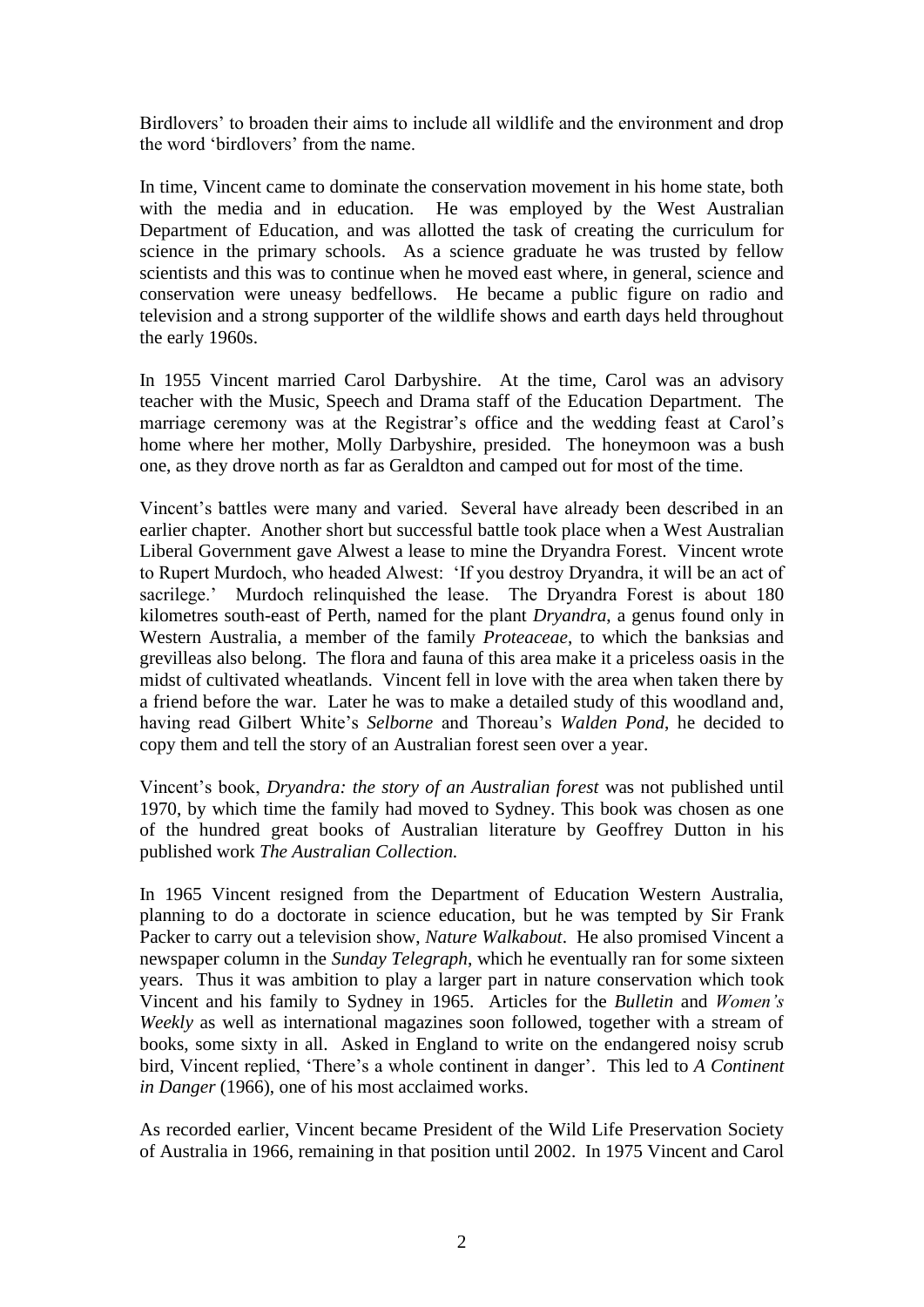spent a year travelling overseas with their children, Natasha, Catherine and Matthew. Thistle Harris became President of the Society for the year 1975.

When Vincent returned home in January 1976 he received a call from fellow member Dick Mason to alert him to the fact that Thistle had plans to wind up the Society. The Society had some assets and Thistle wanted to merge with the Stead Foundation so that the assets would be available for Wirrimbirra. Dick Mason was extremely unhappy about this  $-$  'it was a grass roots society for people in the community interested in the preservation of wildlife, and even though it was not in its heyday, it was a society with a proud history and should not be abandoned.'<sup>1</sup> Dick Mason asked Vincent to attend the AGM in February at which Thistle was going to move the motion to wind up the Society; Dick also asked Vincent to accept nomination to be President once more. Thistle, unaware that Vincent had returned from overseas, was at the AGM supported by her friends, Gwen and Aileen Hanley, and Joan and Eileen Bradley. When Vincent Serventy walked into the hall there was a sudden silence. He was duly nominated, elected President, took the chair and proceeded to open the discussion on the future of the Society by speaking against the proposal. The discussion became heated and, at its height, Eileen Bradley collapsed. Dr. Dick Mason tried to revive her without success – she was dead. Vincent had no choice but to close the meeting and adjourn until March, when the matter would be decided. Thistle and her friends did not attend the March meeting. She never attended a meeting of the Society again, nor took a position on the Council. After this setback Vincent worked hard to raise the profile of the Society and succeeded.

Carol Serventy was Vincent's principal ally – fellow-traveller, editor of many of his books and, at one time, World President of Societies for Friends of the Museum. Vincent also worked happily with people such as the documentary maker Bob Raymond and the artist John Olsen, particularly in Lake Eyre and the Kimberley. Advising Malcolm Fraser to continue Gough Whitlam's environmental programs, he encouraged him to establish an Australian branch of the World Wildlife Fund. Vincent claimed as a close friend the English naturalist Peter Scott, son of Robert Falcon Scott of Antarctic fame; he rubbed shoulders with David Attenborough who told Vincent his books were his major guides for Australian wildlife.

Vincent campaigned relentlessly for public access to the Sydney Harbour foreshores, the koala, wombat and shark. He railed against soil degradation, the rabbits, foxes and feral cats that kill Australian wildlife and the damage done to our wetlands. His *Easy Guide to Green Living* (1990) was not just about what to put in the shopping trolley, but a way of looking at the planet and the way we live, including a section on 'How to protest'.

Regional Councillor Max Blanch of Newcastle wrote in 2009:

'During Vincent's presidency he was in the habit of sending stuff to me about conservation in my area with a request to look into it which I did and reported back. One bit of stuff I've found is a few papers sent me by Vincent with a scribbled note "Warnervale again. Please look into it. Vin." Vincent was so well known that he was constantly being contacted by local people concerned about unsuitable over-development somewhere.

<sup>&</sup>lt;sup>1</sup> R. Mason, pers. comm.. 23 November 1996